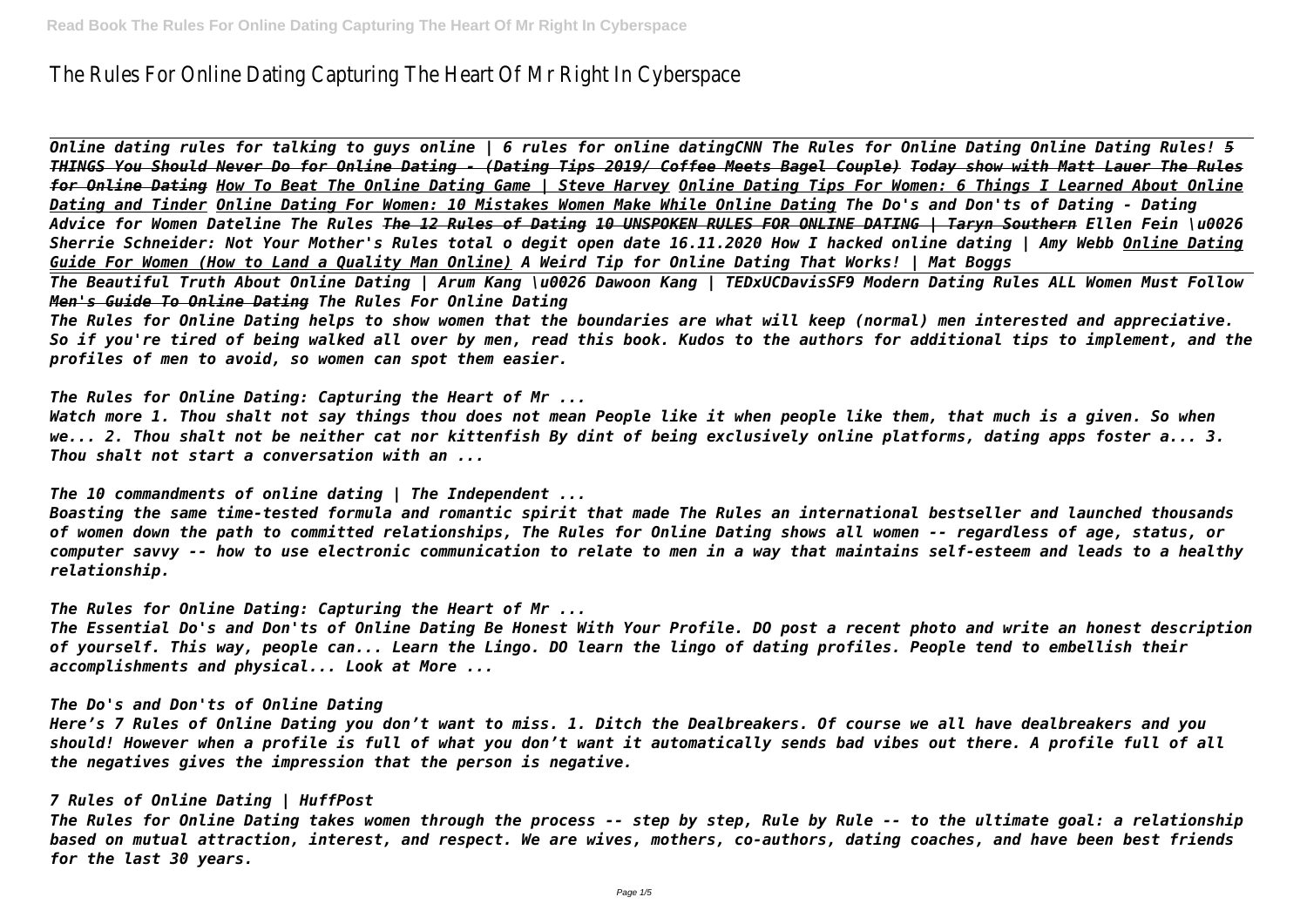*10 Online Dating Rules for Women - Tips on Life and Love*

*Online dating—aka meeting people through dating apps and websites—can feel like an overwhelming, chaotic mess when you jump in for the first time, and it can be disappointing when you don't connect with anyone right away.*

*11 Online Dating Tips For Men & Women, From Experts*

*Boasting the same time-tested formula and romantic spirit that made The Rules an international bestseller and launched thousands of women down the path to committed relationships, The Rules for Online Dating shows all women -- regardless of age, status, or computer savvy -- how to use electronic communication to relate to men in a way that maintains self-esteem and leads to a healthy relationship.*

*Read The Rules for Online Dating Online by Ellen Fein and ...*

*The New Rules of Online Dating Etiquette 1. Give someone at least 3-4 hours to respond.. The wait may make you anxious, but when sending an online dating or text... 2. Reply within 24 hours.. Responding within 24 hours keeps a positive energy flow between a possible connection. ... 3. Connect with ...*

*The New Rules of Online Dating Etiquette - Zoosk All rules are based on three premises: A man must initially feel a spark for a woman; the man must pursue the woman; and all men love a challenge. Here are their "Rules For Online Dating;" Don't ...*

*'The Rules For Online Dating' - CBS News Here's a few of the online dating rules you'll need to know: Your online dating profile needs to be a conversation-starter Shirtless profile pictures are bad (and so are these common profile pics) More girls will reply to your messages when you use this formula Stop messaging a girl if she's doing ...*

*Why Smart Guys Learn the Rules for Online Dating — MenAskEm So many people get hurt physically while using virtual dating apps, and you want to make sure that safety is a priority. Let someone know where you will be and who you will be with, as it can help should there be an incident. 13. Use Proper Grammar in Your Communication. You want to use proper etiquette when dealing with the online dating world. While it may be cute to use abbreviations and emojis, try to stick to proper grammar and talk like an adult.*

*15 Online Dating Rules Every Person Should Know The first rule of dating: there are no rules Holly Baxter Own That Guy in 60 Days may have toppled The Rules, but the best relationship advice is still – ignore all bag-a-boyfriend bibles*

*Online dating: 10 rules to help find the ideal partner ...*

*Here are eight of the new dating rules for singles looking for love: 1. Let them know you're interested. Playing hard to get might be endearing to some, but with so many people out there and more opportunities for the person you're into to move onto someone new it can backfire in a big way.*

*The Dating Rules for Today's Singles - Zoosk*

*Online dating (ODing) is the practice of searching for a romantic or sexual partner on the Internet.People who online date are most commonly known as online daters (ODers).Online dating is strongly discouraged by various Internet communities that do not intend to facilitate it, including Roblox.Online dating is against Roblox's rules of conduct, and anyone who participates in said*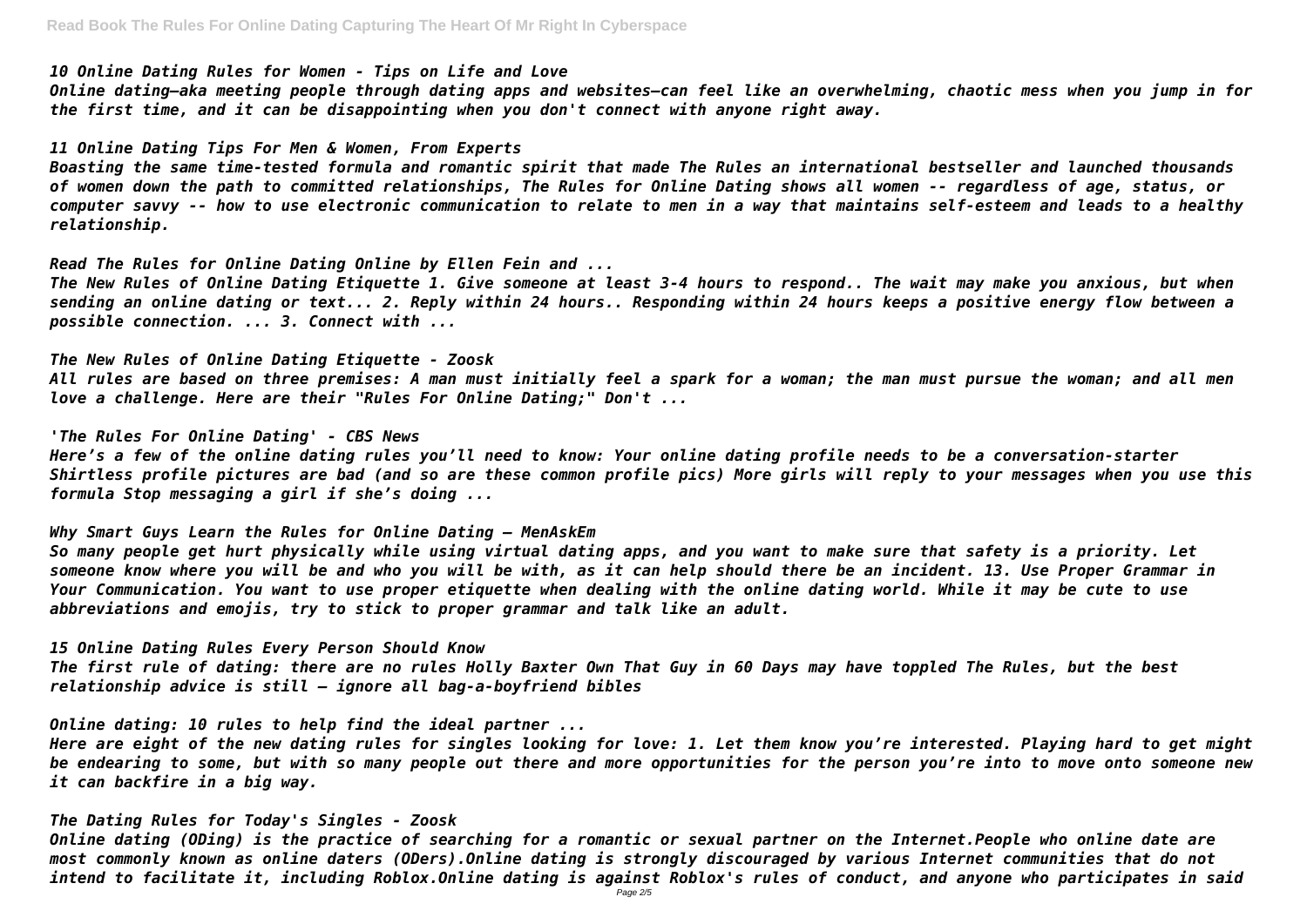*activities ...*

*Online dating | Roblox Wikia | Fandom Online dating in 2020 still should be fun, exciting. It should give you the goosebumps. Should you want to succeed and avoid disappointment, let's dig in and go over the basic rules of online dating to give you the best chance to triumph.*

*The Basic Rules Of Online Dating In 2020 - LoveHappn A Rules girl is busy and disappears between dates." To help you maintain a more elusive online presence, The New Rules outlines a "blackout period" between 6pm on a Friday and 6pm on a Sunday,...*

*Cult dating book The Rules gets a modern makeover | The ...*

*Online dating in 2020 still should be fun, exciting. It should give you the goosebumps. Should you want to succeed and avoid disappointment, let's dig in and go over the basic rules of online dating to give you the best chance to triumph.*

*Online dating rules for talking to guys online | 6 rules for online datingCNN The Rules for Online Dating Online Dating Rules! 5 THINGS You Should Never Do for Online Dating - (Dating Tips 2019/ Coffee Meets Bagel Couple) Today show with Matt Lauer The Rules for Online Dating How To Beat The Online Dating Game | Steve Harvey Online Dating Tips For Women: 6 Things I Learned About Online Dating and Tinder Online Dating For Women: 10 Mistakes Women Make While Online Dating The Do's and Don'ts of Dating - Dating Advice for Women Dateline The Rules The 12 Rules of Dating 10 UNSPOKEN RULES FOR ONLINE DATING | Taryn Southern Ellen Fein \u0026 Sherrie Schneider: Not Your Mother's Rules total o degit open date 16.11.2020 How I hacked online dating | Amy Webb Online Dating Guide For Women (How to Land a Quality Man Online) A Weird Tip for Online Dating That Works! | Mat Boggs The Beautiful Truth About Online Dating | Arum Kang \u0026 Dawoon Kang | TEDxUCDavisSF9 Modern Dating Rules ALL Women Must Follow Men's Guide To Online Dating The Rules For Online Dating The Rules for Online Dating helps to show women that the boundaries are what will keep (normal) men interested and appreciative. So if you're tired of being walked all over by men, read this book. Kudos to the authors for additional tips to implement, and the profiles of men to avoid, so women can spot them easier.*

*The Rules for Online Dating: Capturing the Heart of Mr ...*

*Watch more 1. Thou shalt not say things thou does not mean People like it when people like them, that much is a given. So when we... 2. Thou shalt not be neither cat nor kittenfish By dint of being exclusively online platforms, dating apps foster a... 3. Thou shalt not start a conversation with an ...*

*The 10 commandments of online dating | The Independent ...*

*Boasting the same time-tested formula and romantic spirit that made The Rules an international bestseller and launched thousands of women down the path to committed relationships, The Rules for Online Dating shows all women -- regardless of age, status, or computer savvy -- how to use electronic communication to relate to men in a way that maintains self-esteem and leads to a healthy relationship.*

*The Rules for Online Dating: Capturing the Heart of Mr ... The Essential Do's and Don'ts of Online Dating Be Honest With Your Profile. DO post a recent photo and write an honest description* Page 3/5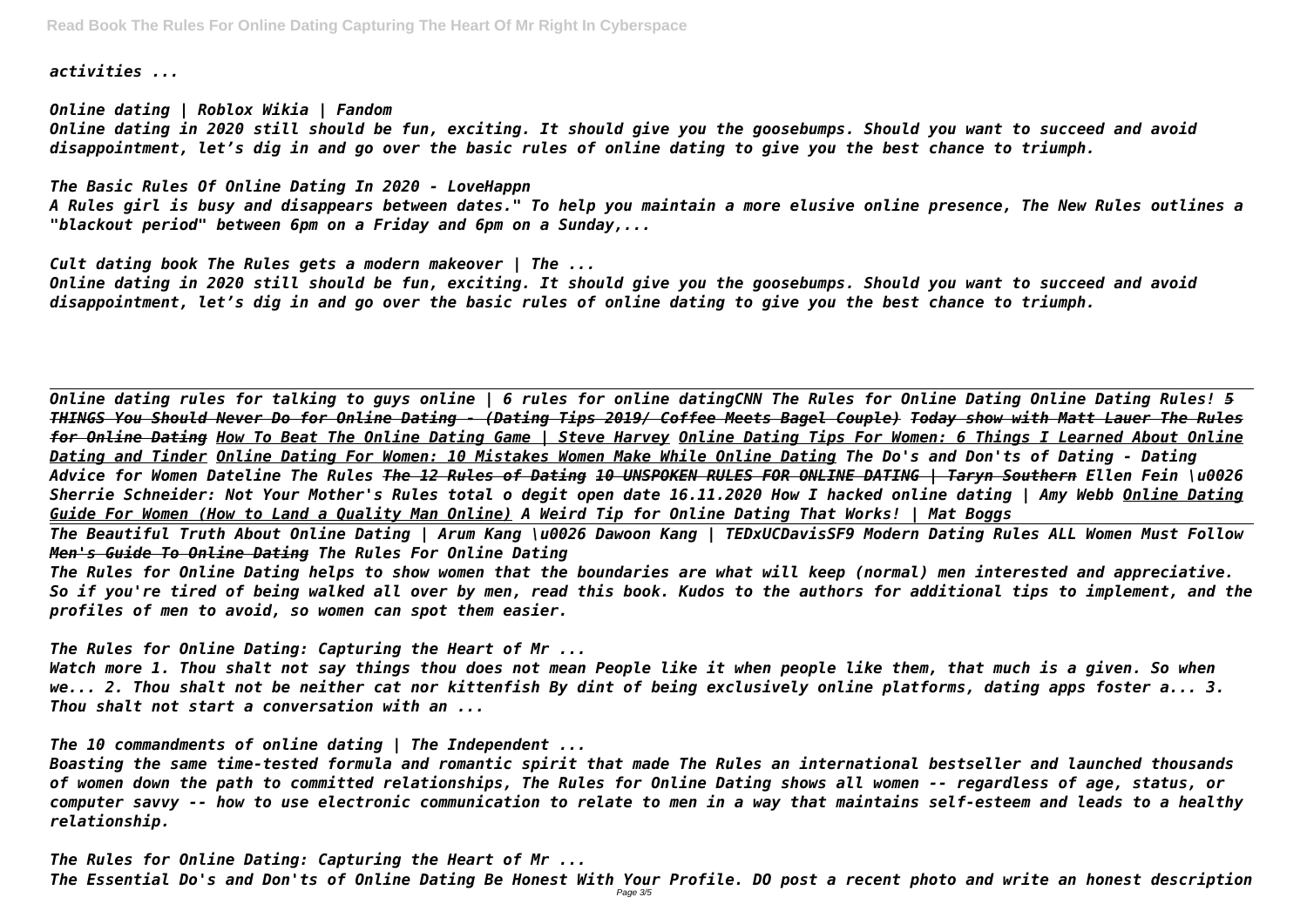*of yourself. This way, people can... Learn the Lingo. DO learn the lingo of dating profiles. People tend to embellish their accomplishments and physical... Look at More ...*

*The Do's and Don'ts of Online Dating*

*Here's 7 Rules of Online Dating you don't want to miss. 1. Ditch the Dealbreakers. Of course we all have dealbreakers and you should! However when a profile is full of what you don't want it automatically sends bad vibes out there. A profile full of all the negatives gives the impression that the person is negative.*

## *7 Rules of Online Dating | HuffPost*

*The Rules for Online Dating takes women through the process -- step by step, Rule by Rule -- to the ultimate goal: a relationship based on mutual attraction, interest, and respect. We are wives, mothers, co-authors, dating coaches, and have been best friends for the last 30 years.*

*10 Online Dating Rules for Women - Tips on Life and Love Online dating—aka meeting people through dating apps and websites—can feel like an overwhelming, chaotic mess when you jump in for the first time, and it can be disappointing when you don't connect with anyone right away.*

## *11 Online Dating Tips For Men & Women, From Experts*

*Boasting the same time-tested formula and romantic spirit that made The Rules an international bestseller and launched thousands of women down the path to committed relationships, The Rules for Online Dating shows all women -- regardless of age, status, or computer savvy -- how to use electronic communication to relate to men in a way that maintains self-esteem and leads to a healthy relationship.*

*Read The Rules for Online Dating Online by Ellen Fein and ... The New Rules of Online Dating Etiquette 1. Give someone at least 3-4 hours to respond.. The wait may make you anxious, but when sending an online dating or text... 2. Reply within 24 hours.. Responding within 24 hours keeps a positive energy flow between a possible connection. ... 3. Connect with ...*

*The New Rules of Online Dating Etiquette - Zoosk All rules are based on three premises: A man must initially feel a spark for a woman; the man must pursue the woman; and all men love a challenge. Here are their "Rules For Online Dating;" Don't ...*

*'The Rules For Online Dating' - CBS News*

*Here's a few of the online dating rules you'll need to know: Your online dating profile needs to be a conversation-starter Shirtless profile pictures are bad (and so are these common profile pics) More girls will reply to your messages when you use this formula Stop messaging a girl if she's doing ...*

# *Why Smart Guys Learn the Rules for Online Dating — MenAskEm*

*So many people get hurt physically while using virtual dating apps, and you want to make sure that safety is a priority. Let someone know where you will be and who you will be with, as it can help should there be an incident. 13. Use Proper Grammar in Your Communication. You want to use proper etiquette when dealing with the online dating world. While it may be cute to use abbreviations and emojis, try to stick to proper grammar and talk like an adult.*